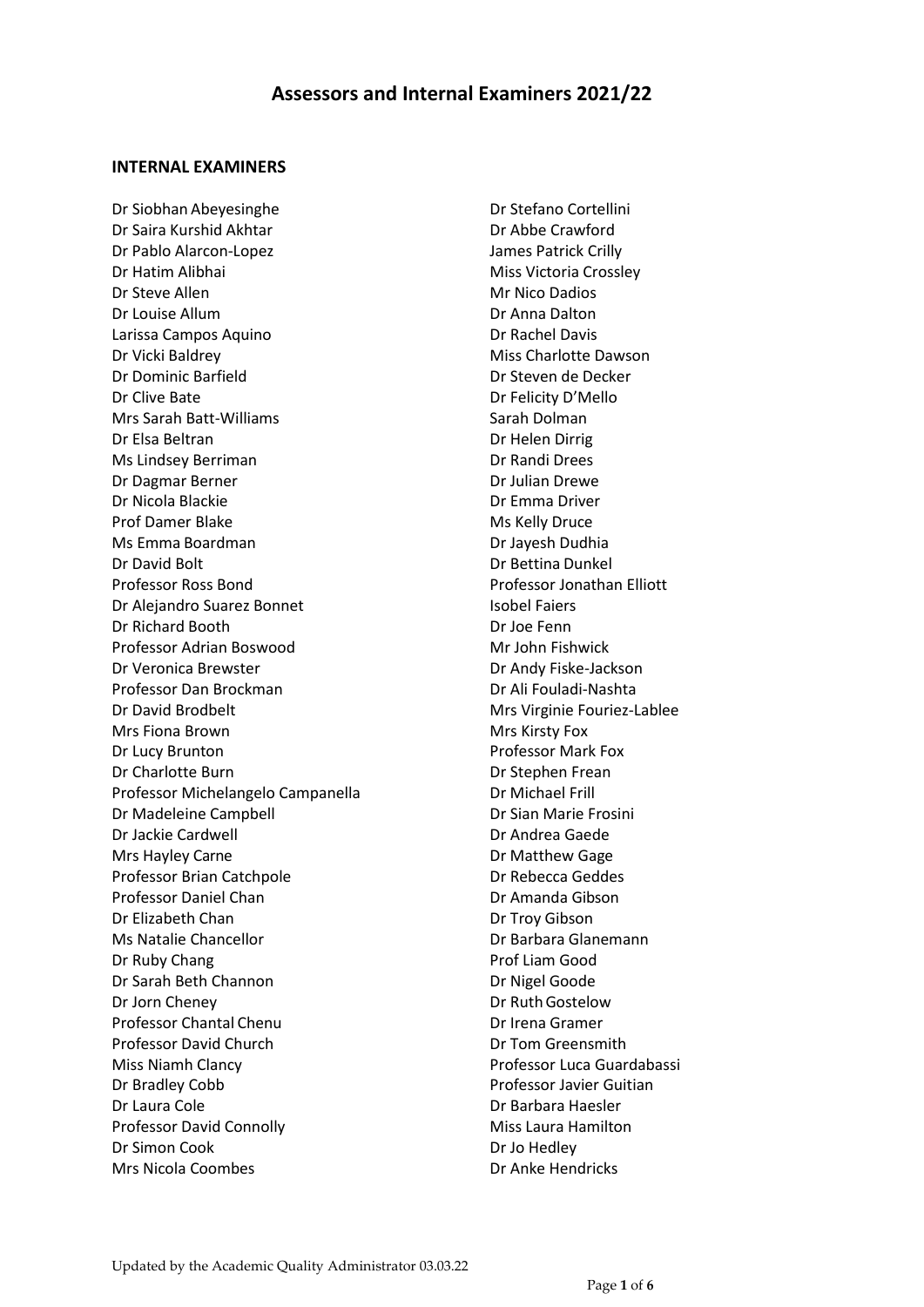Dr Mike Hewetson Dr Andrew Hibbert Dr Emma Holmes Dr Karen Humm Professor John Hutchinson Dr Judy Hyde (nee Mitchell) Dr Anne-Katherine Jasensky Dr Sonya Jeckel Dr Rosanne Jepson Dr Carolina Jimenez Miss Bryony Jones Ms Marie Jones Dr Aarti Kathrani Ms Catherine Kendall Dr Sharon Kendall Dr Tierney Kinnison Professor Richard Kock Dr Anne Kurosawa Dr Dennis Larkin Dr Charlotte Lawson Dr Jack Lawson Dr Karla Lee Dr Maria Diez Leon Professor Nicola Lewis Professor Patrick Lewis Dr Francisco Llabres Diaz Professor Vicky Lipscomb Dr Anette Loeffler Professor Virginia Luis Fuentes Dr Raymond Macharia Professor Jill Maddison Mrs Christina Maden Miss Sophie Mahendran Ms Serena Maini Dr Emma Kate Mapletoft Dr Henny Martineau Dr Virginia Marugan-Hernanadez Professor Stephen May Dr Imelda McGonnell Dr Alex McSloy Mr Bevan McWilliam Dr Richard Meeson Dr Nicola Menzies-Gow Dr Bree Merritt Dr Mandi de Mestre Mr Ashley Moors Dr Rhiannon Morgan Dr Abir Mukherjee Professor Christine Nicol Sarah Nicoll Dr Rob Noad

Miss Evelyn O'Byrne Dr Dan O'Neil Ms Hilary Orpet Dr Isabel Orriss Dr Donald Palmer Dr Neil Paton Dr Stuart Patterson Dr Matthew Pead Dr Caroline Pellet-Many Dr Ludovic Pelligand Dr Justin Perkins Dr Melanie Perrier Professor Dirk Pfeiffer Dr Andrew Phillips Professor Richard Piercy Professor Andrew Pitsillides Mr Peter Plate Dr Paul Pollard Dr Renato Previdelli Professor Simon Priestnall Dr Androniki Psifidi Beth Rebecca Reilly Dr Chris Richards Dr Scott Roberts Amanda Rosier Dr Claire Russell Dr Lynda Rutherford Professor Andrew Rycroft Dr Sandra Sanchis Mora Dr Avril Senior Dr Ruth Serlin Professor Ayona Silva-Fletcher Professor Ken Smith Professor Roger Smith Dr Thaleia-Rengina Stathopoulou Dr Alberta De Stefani Dr Kim Stevens Dr Sarah Stewart Dr Helen Stolp Professor Hattie Syme Dr Balazs Szladovits Dr Roser Tetas Dr Erica Tinson Dr Carole Thomas Dr Claire Thornton Dr Chavaunne Thorpe Dr Christine Thuranira-McKeever Dr Lisa Thurston Ms Jane Tomlin Dr Steven Van Winden Dr Elisavet Vasilopoulou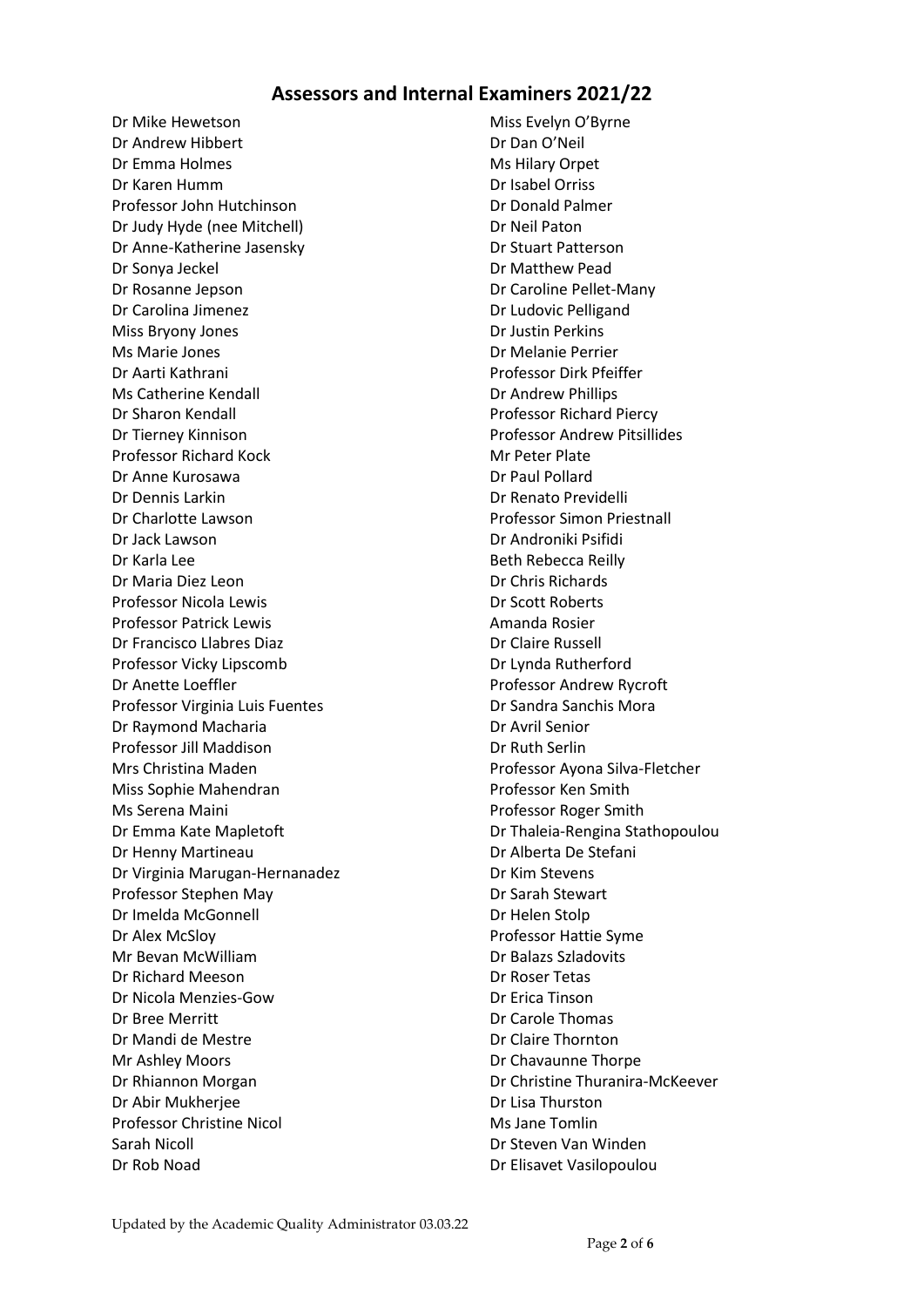Professor Kristien Verheyen Dr Claire Vinten Ms Lyndsay Wade Dr Christina Warboys Professor Joanne Webster Professor Dominic Wells Ms Perdi Welsh

Professor Dirk Werling Dr Jonathan Williams Professor Caroline Wheeler-Jones Professor Alan Wilson Dr Vanessa Woolhead Mrs Evie Yon

#### **ASSESSORS**

| <b>Course</b>   | <b>Name</b>         | <b>Company / Institute</b>   |
|-----------------|---------------------|------------------------------|
| <b>BVetMed:</b> | Andy Adler          | Synergy                      |
|                 | Sally Baker         | Endell                       |
|                 | Mark Burnell        | Synergy                      |
|                 | Mr David Hogg       | Private                      |
|                 | Phil Ivens          | <b>Buckingham Vets</b>       |
|                 | <b>Timothy Mair</b> | <b>Bell Equine</b>           |
|                 | Joyce Parlevliet    | Utrecht                      |
|                 | <b>Taina Strick</b> | Zoological Society of London |

| Course              | <b>Name</b>     | Company / Institute       |
|---------------------|-----------------|---------------------------|
| <b>BSc Bio Sci:</b> | Rosella Abeti   | University College London |
|                     | Dr Jane Preston | King's College London     |

| Course                              | <b>Name</b>            | <b>Company / Institute</b> |
|-------------------------------------|------------------------|----------------------------|
| <b>BSc Comparative</b><br>Pathology | Dr Melanie Dobromylskj | <b>Finn Pathologists</b>   |
|                                     | Dr Tim Scase           | <b>Bridge Pathology</b>    |
|                                     | Dr Rebecca Terry       | GSK, Ware                  |

| Course                                              | <b>Name</b>   | <b>Company / Institute</b> |
|-----------------------------------------------------|---------------|----------------------------|
| <b>GradDip, CertAVN &amp;</b><br><b>FdSc/BSc VN</b> | Victoria Page | College of Animal Welfare  |

| Course         | <b>Name</b>         | <b>Company / Institute</b>   |
|----------------|---------------------|------------------------------|
| <b>MVetMed</b> | Keith Cutler        | Endell Vet Group             |
|                | Jim Willshire       | <b>Endell Vet Group</b>      |
|                | <b>Nick Masters</b> | Zoological Society of London |
|                | Becki Lawson        | Zoological Society of London |

| Company /<br>$-$<br>ourse |
|---------------------------|
|---------------------------|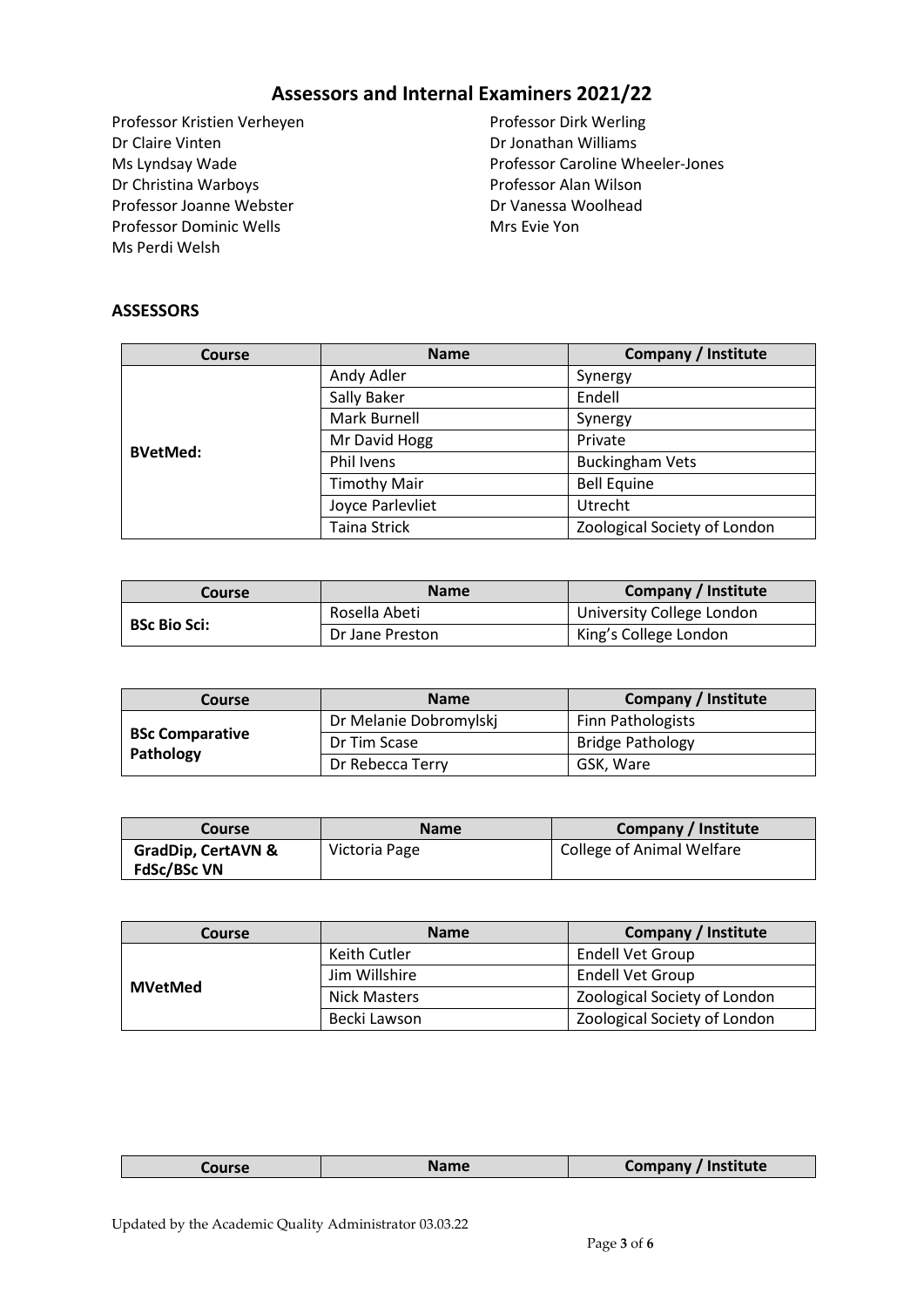| ASSESSUIS AND MILENIAI LAAMINICIS ZUZITZZ |                       |              |  |
|-------------------------------------------|-----------------------|--------------|--|
|                                           | Rachel Avigad         | <b>APHA</b>  |  |
| <b>MSc Vet Epi:</b>                       | Louise Kelly          | <b>APHA</b>  |  |
|                                           | <b>Richard Ellis</b>  | <b>APHA</b>  |  |
|                                           | Ellen Fragaszy        | <b>LSHTM</b> |  |
|                                           | <b>Richard Smith</b>  | <b>APHA</b>  |  |
|                                           | David Macleod         | <b>LSHTM</b> |  |
|                                           | Stephane Hue          | <b>LSHTM</b> |  |
|                                           | <b>Oliver Cumming</b> | <b>LSHTM</b> |  |

• Please note that additional LSHTM/APHA individuals will be appointed on an ad-hoc basis depending on the topics of Research Projects.

| Course             | <b>Name</b>            | Company / Institute   |
|--------------------|------------------------|-----------------------|
| <b>MSc Vet Ed:</b> | Mr Christopher Butcher | University of Leeds   |
|                    | Ms Vicki Dale          | University of Glasgow |
|                    | Dr Katherine Ann Exley | Private               |
|                    | Ms Phillippa Welsh     | Independent           |
|                    | Mr Kim Whittlestone    | Private               |

| <b>Course</b>         | <b>Name</b>            | Company / Institute          |
|-----------------------|------------------------|------------------------------|
|                       | Raj Amin               | Zoological Society of London |
|                       | Frank Baiden           | <b>LSHTM</b>                 |
| <b>MSc One Health</b> | <b>Claire Chandler</b> | <b>LSHTM</b>                 |
| (ecosystems,          | Sian Clarke            | <b>LSHTM</b>                 |
| humans and            | Paul Coleman           | <b>Consultant H2OVP</b>      |
| animals)              | Jo Lines               | <b>LSHTM</b>                 |
|                       | Liz Mumford            | World Health Organisation    |
|                       | Kim Warren             | <b>Consultant SYSDEA</b>     |
|                       | Nicola Naylor          | <b>LSHTM</b>                 |
|                       | Sian White             | <b>LSHTM</b>                 |
|                       | <b>Michael Miles</b>   | <b>LSHTM</b>                 |
|                       | Jo Lines               | <b>LSHTM</b>                 |
|                       | Tapan Bhattacharyya    | <b>LSHTM</b>                 |
|                       | Nick Dorrell           | <b>LSHTM</b>                 |
|                       | Justin Dixon           | <b>LSHTM</b>                 |
|                       | Sari Kovats            | <b>LSHTM</b>                 |
|                       | Adam Kucharski         | <b>LSHTM</b>                 |

• Please note that additional LSHTM/APHA individuals will be appointed on an ad-hoc basis depending on the topics of Research Projects.

| Course                     | <b>Name</b>          | <b>Company / Institute</b> |
|----------------------------|----------------------|----------------------------|
|                            | Mark Burnell         | Synergy                    |
| <b>PG Dip in</b>           | <b>Andrew Davies</b> | Synergy                    |
| <b>Veterinary Clinical</b> | Nich Roper           | Torch                      |
| <b>Practice</b>            | Neil Blake           | Torch                      |
|                            | Sophia Elworthy      | Torch                      |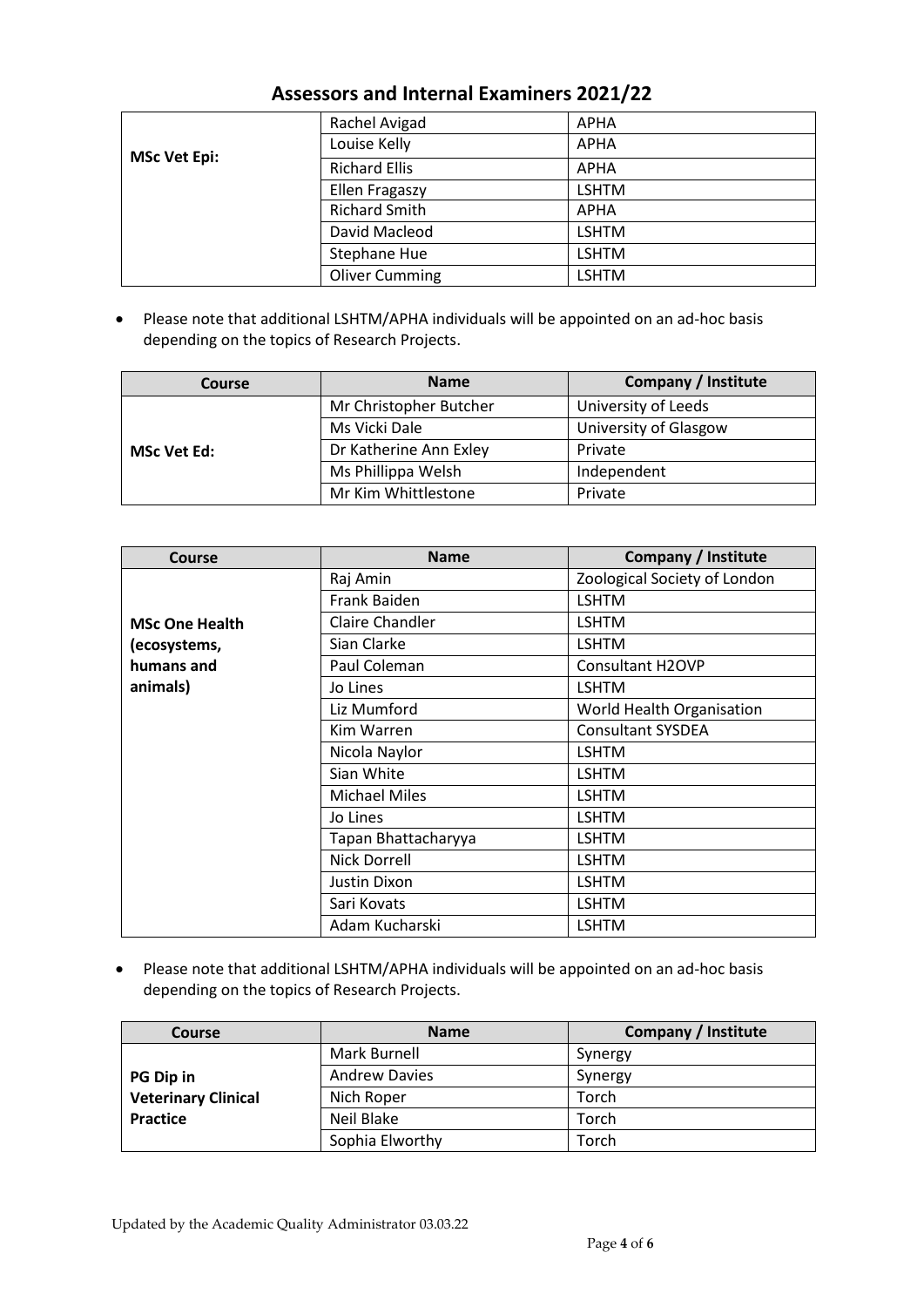| Course         | <b>Name</b>             | Company / Institute                |
|----------------|-------------------------|------------------------------------|
|                | <b>Elizabeth Baines</b> | <b>Willows</b>                     |
|                | Kieran Borgeat          | <b>Highcroft Vets</b>              |
|                | Magda Jaszczak          | Vet Learning                       |
|                | David Lane              | <b>Vet Learning</b>                |
|                | Norelene Harrington     | Private                            |
|                |                         |                                    |
|                |                         |                                    |
|                | <b>Alison Moores</b>    | <b>Anderson Moores</b>             |
| <b>CertAVP</b> | <b>Warwick Payne</b>    | Vet Learning                       |
|                | Anne Ridler             | Massey University, New             |
|                |                         | Zealand                            |
|                | Tom Cardy               | <b>Cave Veterinary Specialists</b> |
|                | Anna Threlfall          | Davies Veterinary Specialists      |
|                | <b>Bradley Viner</b>    | Vet Learning                       |
|                | Christopher Whipp       | Vet Learning                       |
|                | Nicola Kulendra         | Private                            |
|                | Marianna Biggi          | Private                            |
|                | Pilar Lafuente          | Private                            |
|                | Zoe Halfacree           | Private                            |
|                | Paolo Monticelli        | Private                            |
|                | Vanessa Woolhead        | Private                            |

| <b>Course</b> | <b>Name</b>          | <b>Company / Institute</b>   |
|---------------|----------------------|------------------------------|
|               | Raj Amin             | Zoological Society of London |
|               | Monika Bohm          | Zoological Society of London |
|               | Patricia Brekke      | Zoological Society of London |
|               | Mary Ceccolini       | Zoological Society of London |
|               | Dr Chris Carbone     | Zoological Society of London |
|               | <b>Guy Cowlishaw</b> | Zoological Society of London |
|               | Dr Andrew Cunningham | Zoological Society of London |
|               | David Curnick        | Zoological Society of London |
|               | Alison Debney        | Zoological Society of London |
|               | <b>Rob Deaville</b>  | Zoological Society of London |
|               | Helen Donald         | Zoological Society of London |
| MSc WAB / WAH | Sarah Durant         | Zoological Society of London |
|               | John Ewen            | Zoological Society of London |
|               | Robin Freeman        | Zoological Society of London |
|               | Amanda Ferguson      | Zoological Society of London |
|               | <b>Trent Garner</b>  | Zoological Society of London |
|               | Louise Gibson        | Zoological Society of London |
|               | Matt Gollock         | Zoological Society of London |
|               | Phoebe Griffiths     | Zoological Society of London |
|               | Amanda Guthrie       | Zoological Society of London |
|               | Joseph Heaver        | Zoological Society of London |
|               | Michael Hudson       | Zoological Society of London |
|               | Paul Jepson          | Zoological Society of London |
|               | Kate Jones           | Zoological Society of London |